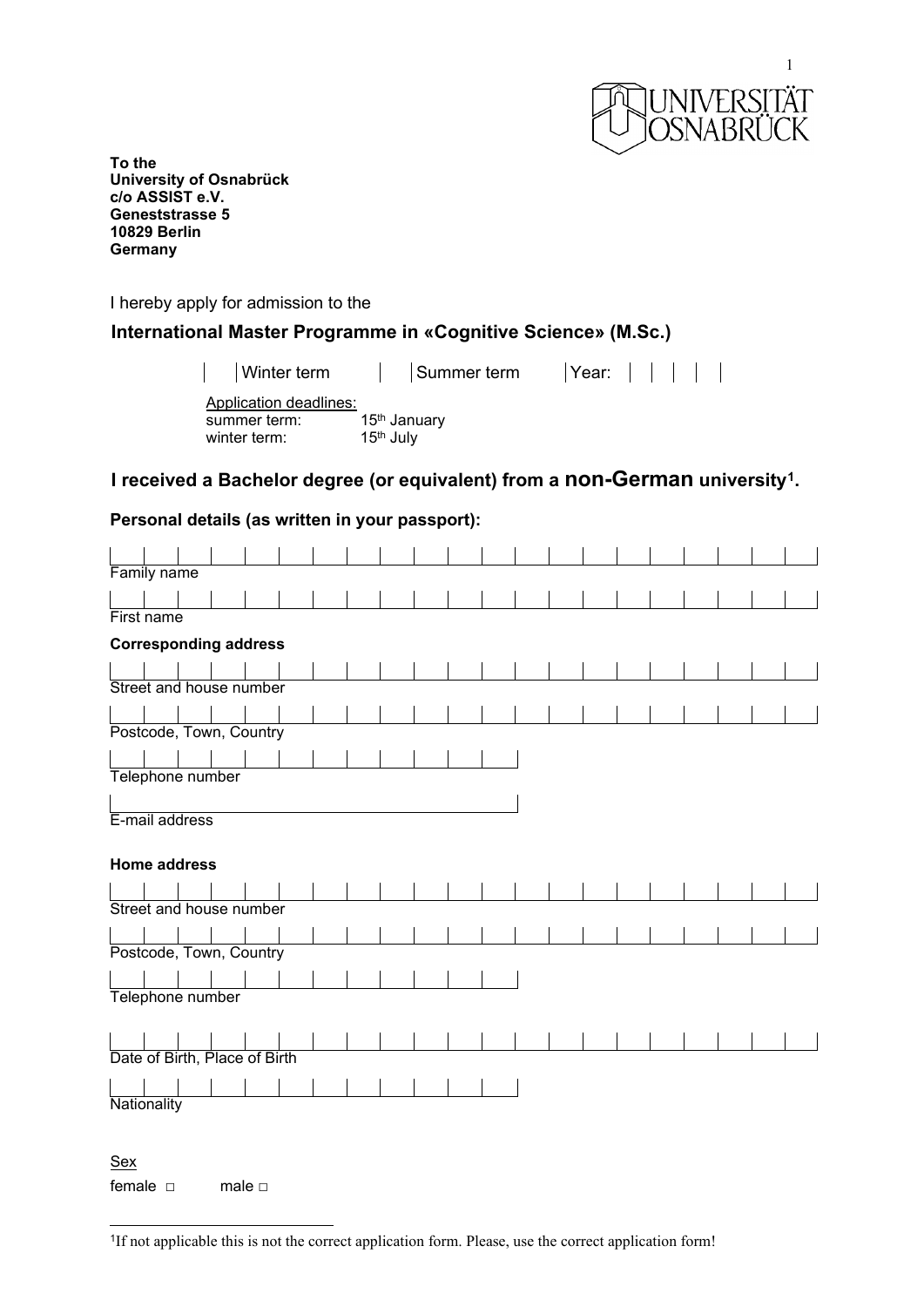## **Details of secondary school education**

List of secondary school qualifications attained (0+A-Level, Baccalaureat, etc.) \_\_\_\_\_\_\_\_\_\_\_\_\_\_\_\_\_

## Name of town and country where certificates were attained

### Further details of your school education

| Country / town | Name of high school | Month/Year<br>courses<br>started | Month/Year<br>courses<br>finished | Degree awarded | Grade |
|----------------|---------------------|----------------------------------|-----------------------------------|----------------|-------|
|                |                     |                                  |                                   |                |       |
|                |                     |                                  |                                   |                |       |
|                |                     |                                  |                                   |                |       |
|                |                     |                                  |                                   |                |       |

\_\_\_\_\_\_\_\_\_\_\_\_\_\_\_\_\_\_\_\_\_\_\_\_\_\_\_\_\_\_\_\_\_\_\_\_\_\_\_\_\_\_\_\_\_\_\_\_\_\_\_\_\_\_\_\_\_\_\_\_\_\_\_\_\_\_\_\_\_\_\_\_\_\_\_\_\_\_\_\_

\_\_\_\_\_\_\_\_\_\_\_\_\_\_\_\_\_\_\_\_\_\_\_\_\_\_\_\_\_\_\_\_\_\_\_\_\_\_\_\_\_\_\_\_\_\_\_\_\_\_\_\_\_\_\_\_\_\_\_\_\_\_\_\_\_\_\_\_\_\_\_\_\_\_\_\_\_\_\_\_ \_\_\_\_\_\_\_\_\_\_\_\_\_\_\_\_\_\_\_\_\_\_\_\_\_\_\_\_\_\_\_\_\_\_\_\_\_\_\_\_\_\_\_\_\_\_\_\_\_\_\_\_\_\_\_\_\_\_\_\_\_\_\_\_\_\_\_\_\_\_\_\_\_\_\_\_\_\_\_\_

|                              | from - to | Details |
|------------------------------|-----------|---------|
| Total duration of schooling  |           |         |
| Primary/Elementary school    |           |         |
| to the end of your schooling |           |         |
|                              |           |         |

|                             | Date | Original name, e.g. baccalauréat, Lise<br>diplomasi | Country |
|-----------------------------|------|-----------------------------------------------------|---------|
| School leaving certificates |      |                                                     |         |
|                             |      |                                                     |         |
|                             |      |                                                     |         |

## **Details of university education**

Information concerning university entrance examination in home country (if this applies to you)

\_\_\_\_\_\_\_\_\_\_\_\_\_\_\_\_\_\_\_\_\_\_\_\_\_\_\_\_\_\_\_\_\_\_\_\_\_\_\_\_\_\_\_\_\_\_\_\_\_\_\_\_\_\_\_\_\_\_\_\_\_\_\_\_\_\_\_\_\_\_\_\_\_\_\_\_\_\_\_\_

#### **Which universities have you attended to date?**

| Country | Name of university | Subjects | Year<br>course<br>started | Year<br>course<br>finished | Details of<br>examinations | Dates of<br>examina-<br>tions | Examina-<br>tion results |
|---------|--------------------|----------|---------------------------|----------------------------|----------------------------|-------------------------------|--------------------------|
|         |                    |          |                           |                            |                            |                               |                          |
|         |                    |          |                           |                            |                            |                               |                          |
|         |                    |          |                           |                            |                            |                               |                          |
|         |                    |          |                           |                            |                            |                               |                          |

University **grades** obtained to date (B.A., B.Sc., M.A., M.Sc. etc.) \_\_\_\_\_\_\_\_\_\_\_\_\_\_\_\_\_\_\_\_\_\_\_\_\_\_

**Please enclose officially authenticated photocopies of school and university certificates (incl. transcripts of academic records) along with officially authenticated translations into the German or English language.**

\_\_\_\_\_\_\_\_\_\_\_\_\_\_\_\_\_\_\_\_\_\_\_\_\_\_\_\_\_\_\_\_\_\_\_\_\_\_\_\_\_\_\_\_\_\_\_\_\_\_\_\_\_\_\_\_\_\_\_\_\_\_\_\_\_\_\_\_\_\_\_\_\_\_\_\_\_\_\_\_